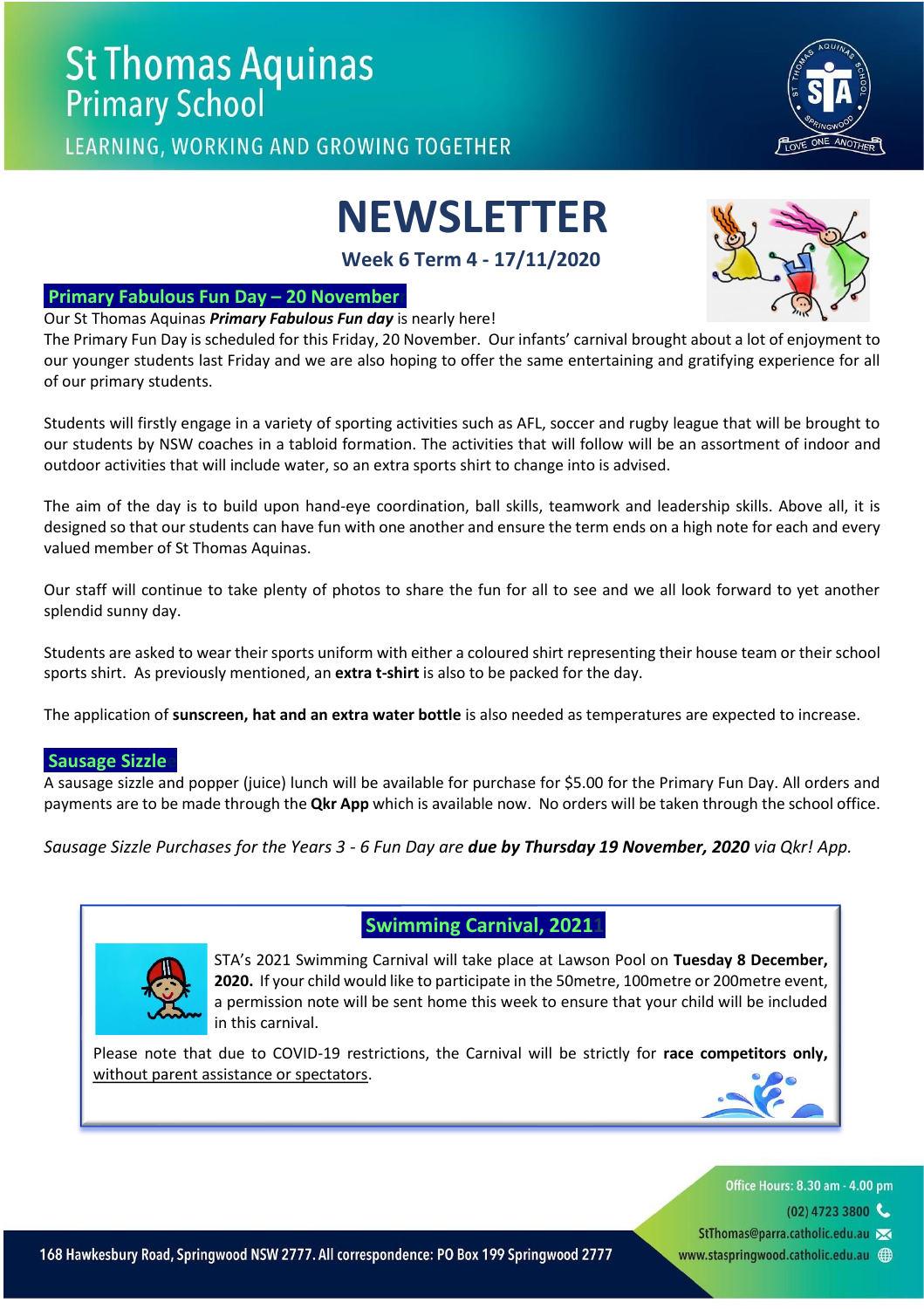#### **Week 6 Term 4 – 17/11/2020**

**Cricket** 

This week Years 3 and Year 5 started their 4 weekly cricket blast lessons. The feedback so far from both staff and students has been very positive and everyone has enjoyed learning how to bat, bowl and blast through a series of brilliant tasks.



**POTO** 



## **Softball**

Some thrilling news has just started in Years 2 and Year 4 students. Softball Australia's endorsed Junior Participation Program, *Softball Batter Up*, is delivering a multi-session program to help students to develop a love of softball through fun skills drills and games.

A NSW softball coach is delivering a weekly lesson for 4 weeks. The first lesson was on Monday and students gave positive comments and appeared to have a lot of fun learning new catching and fielding skills.

## **Term 4 Special Costume Eventss**

Thank you to our wonderful parents who have organised for students to come dressed up this term. We have the following days this term:

- ❖ **Week 7, Monday 23 November** Grandparents Dress Up Day: Students come dressed as one of their Grandparents or perhaps the occupation of their grandparent - we will celebrate our Grandparents with a special Zoomurgy in the afternoon.
- ❖ **Week 9, Friday 11 December** Christmas Characters Day:

**Kindergarten - Angels Year 1 and Year 2 - Nativity Animals Year 3 - Shepherds Year 4 - Mary and Joseph Year 5 - Christmas Around the World Year 6 - Wise Men/Women**



We are working towards a **"Virtual Christmas Concert"** which will be made available to families on the evening of 11 December (and will be able to be watched at your own convenience.)

## **Changes to Family Levy for 2021**

We advise that your school fee statement may look a little different next year. You will notice that the Resource Fee has increased and there is no longer a Family Levy as the Family Levy and Resource Fee have merged. In most cases this has little or no impact. For families with 3 or more students, there will be a slight increase in the combination of these fees. For 2021 there will be no increase in Diocesan Tuition Fees or the Building Levy and therefore you will find that the total school fees increase is within the bounds of normal annual increases. Please contact Cheree Brown if you require any further information.

#### **QKR! Appp**

Earlier this year we launched the QKR! App, our new payment platform for all ad-hoc items for purchase. This app will now replace all cash payments





and parents are able to order hats and pay for Clothing Pool items. Once you have made a purchase for a hat, the school is notified immediately, and we will then deliver the hat to the student for their recess or lunchtime play. The app is free, and your profile is confidential.

Go to the **Google play store or Apple App store** to download for Android or iPhone, register your country of residence as Australia, search for our school by name (will appear in nearby locations if within 10km of STA), register your child's details then you are ready to make purchases and payments.

#### **Please note:**

- **Payments for school fees cannot be made on QKR!** Current arrangements for school fees have not changed.
- We cannot refund on the QKR! app. Please **email the school with any Clothing Pool orders** before processing payments, so that we can check that the items are in stock.

If you require any assistance, please contact Cheree Brown, our Finance Secretary.